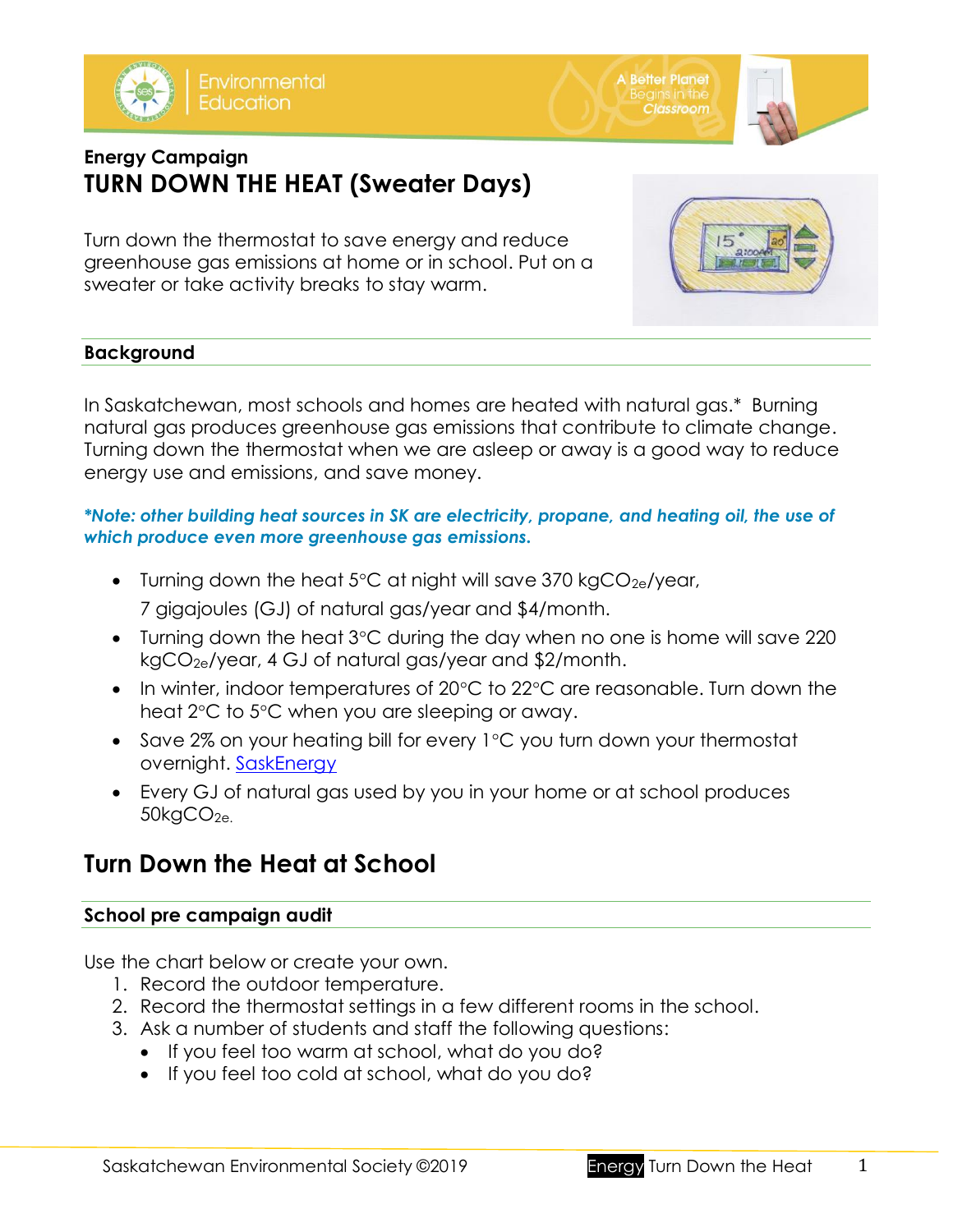



| School                               | Day 1 | Day 2 |
|--------------------------------------|-------|-------|
| Outdoor temperature<br>$\mathcal{C}$ |       |       |
| Room:<br>Thermostat setting $(°C)$   |       |       |
| Room:<br>Thermostat setting (°C)     |       |       |
| Room:<br>Thermostat setting $(°C)$   |       |       |

#### **School campaign planning**

Plan a week, or one day a week for a month, where the school thermostat is turned down 2°C. Work with the caretaker to plan which days to make the change. Use the chart below to record thermostat settings on your campaign days.

#### **Communicate:**

- Create posters and announcements that let people know what you are doing, why you are doing it, and how they can prepare for "Turn Down the Heat, Sweater Days".
- Create newsletter items for families that let them know how they can reduce thermostat settings at home during the day, or overnight, to save energy and money, and reduce greenhouse gas emissions.

#### **Make it fun:**

- Include a sweater contest on a theme: *wear your brightest, or "goofiest" holiday sweater, and/or*
- Lead activity breaks to warm people up.

| School                    | Day | Day 2 | Day 3 | Day 4 | Day 5 |
|---------------------------|-----|-------|-------|-------|-------|
| Outdoor                   |     |       |       |       |       |
| temperature $(^{\circ}C)$ |     |       |       |       |       |
| Thermostat setting        |     |       |       |       |       |
| today (°C)                |     |       |       |       |       |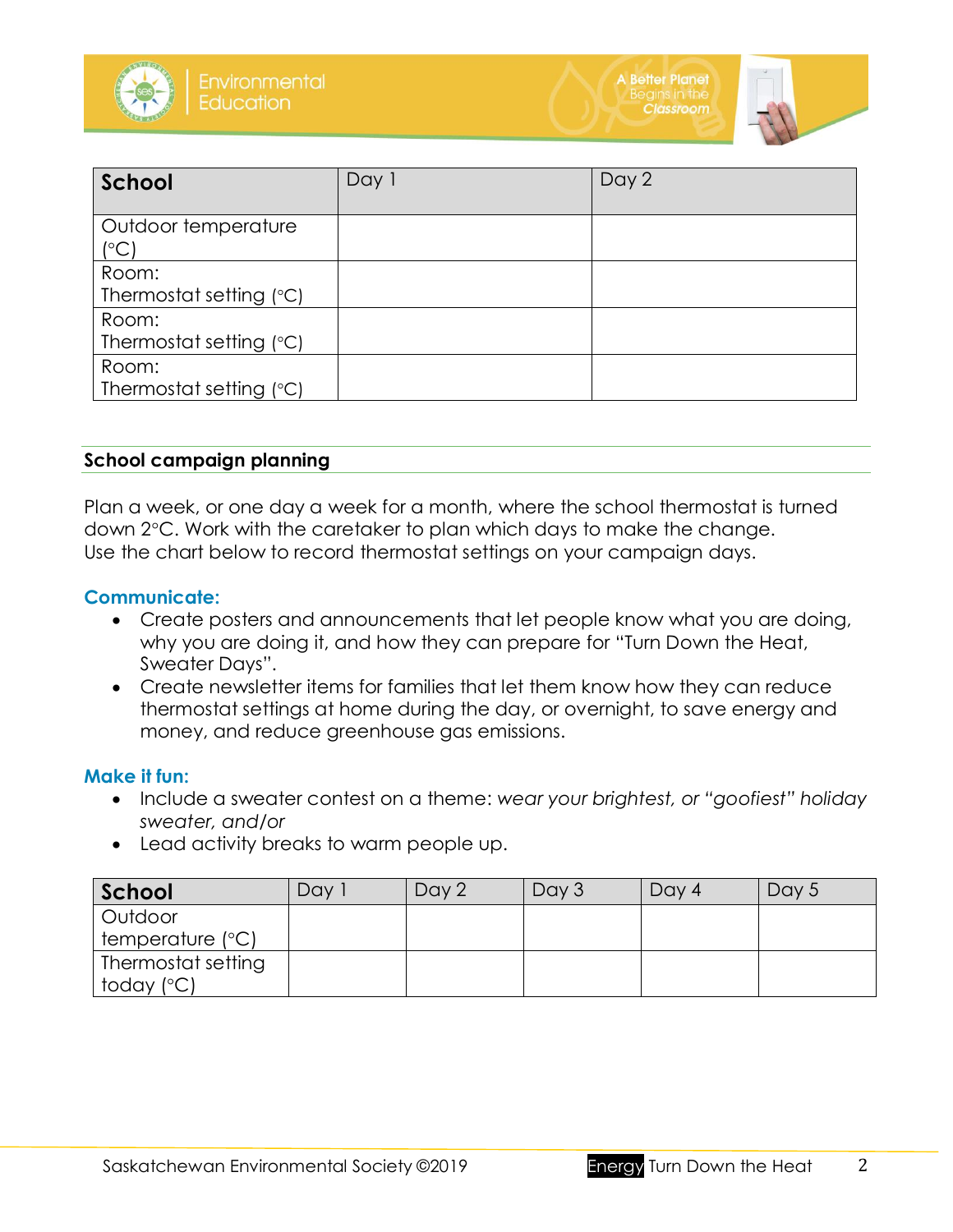



- 1. Ask a number of students and staff the following questions:
	- When the heat is turned down, are you warm or cold? If warm, what do you do? If cold, what do you do?

**A Better Planet** 

**Classroom** 

- Outdoor temperature: did changes in outdoor temperature affect how you felt inside?
- Did your family turn down the heat during the day because of this school campaign? If so, by how much?
- Did your family turn down the heat at night because of this school campaign? If so, by how much?
- 2. Make it a regular event at your school, like *sweater Fridays*, and add up how many days you've had the heat down over the school year.

# **Turn Down the Heat at Home**

### **Home pre campaign audit**

Use the charts below or create your own.

- 1. Record the outdoor temperature.
- 2. What temperature do you/your family keep your home?
	- During the day when you are home
	- During the day when no one is home
	- During the night when everyone is sleeping

| <b>HOME Date:</b>                       | At home | Not at home | At night |
|-----------------------------------------|---------|-------------|----------|
| Outdoor temperature (°C)                |         |             |          |
| <b>Thermostat setting</b> $(^{\circ}C)$ |         |             |          |

- 3. Check your natural gas bill (SaskEnergy bill) for the month before you make any changes. (see the example bill on page 6)
	- How much gas did you use?
	- How much did this cost?
	- Record this information on the chart on page 4.
	- Use the chart on page 4 to calculate the greenhouse gas emissions.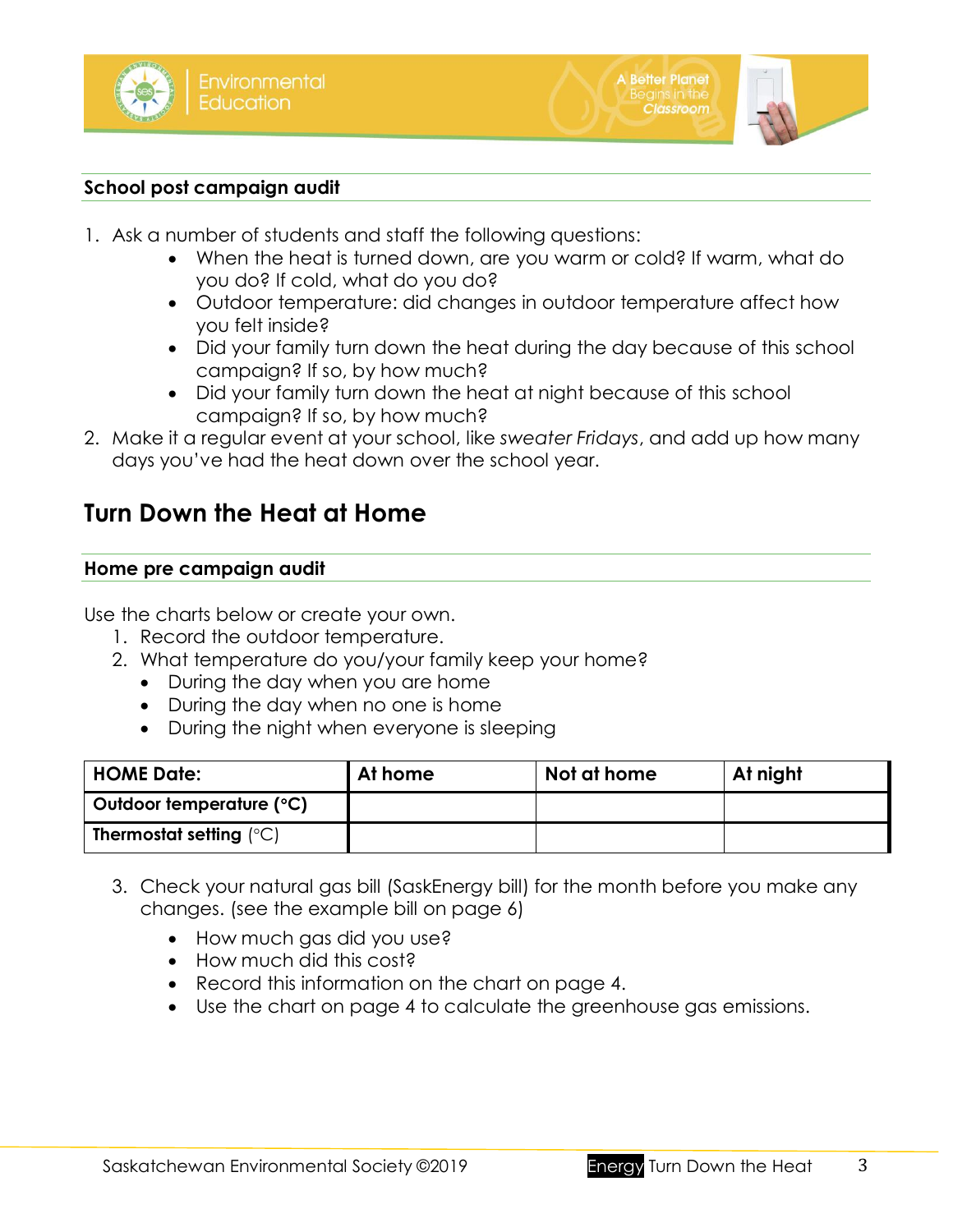

*Note: Natural gas is measured in cubic meters (m3) on utility bills. To convert m<sup>3</sup> to gigajoules (GJ):*

26.9 cubic meters (m3) natural gas = 1.0 Gigajoules (GJ)

e.g. April 2019: 163 m<sup>3</sup>  $\div$  26.9 = 6.06 GJ (see the example utility bill on page 6)

| Utility Bill:                                           |           |                                                            |  |  |  |  |
|---------------------------------------------------------|-----------|------------------------------------------------------------|--|--|--|--|
| Date:                                                   |           |                                                            |  |  |  |  |
| Days of billing (circled in green on the example bill): |           |                                                            |  |  |  |  |
|                                                         | Per month | Per day (divide by number of<br>billing days in the month) |  |  |  |  |
| Natural gas use                                         |           |                                                            |  |  |  |  |
| in cubic meters (m <sup>3</sup> ) (circled in           |           |                                                            |  |  |  |  |
| yellow on the example bill)                             |           |                                                            |  |  |  |  |
| Natural gas use in GJ                                   |           |                                                            |  |  |  |  |
| $[=m^3 \div 26.9]$                                      |           |                                                            |  |  |  |  |
|                                                         |           |                                                            |  |  |  |  |
| Greenhouse gas emissions                                |           |                                                            |  |  |  |  |
| $\left[ = GJ \times 50kgCO_{2e} \right]$                |           |                                                            |  |  |  |  |
|                                                         |           |                                                            |  |  |  |  |
| Cost (total monthly amount -                            |           |                                                            |  |  |  |  |
| basic monthly service charge =                          |           |                                                            |  |  |  |  |
| cost of energy) (see red                                |           |                                                            |  |  |  |  |
| highlighting on the example                             |           |                                                            |  |  |  |  |
| $\text{bill}$                                           |           |                                                            |  |  |  |  |

## **Home campaign**

If you have a *programmable thermostat*:

For the night, when everyone is in bed:

- program it to turn down the heat by  $2^{\circ}C 5^{\circ}C$ , and
- program it to increase the heat again before you wake up.

During the day, when no one is home:

- program it to turn down the heat by  $2^{\circ}C 3^{\circ}C$ , and
- program it to increase the heat again before you arrive home.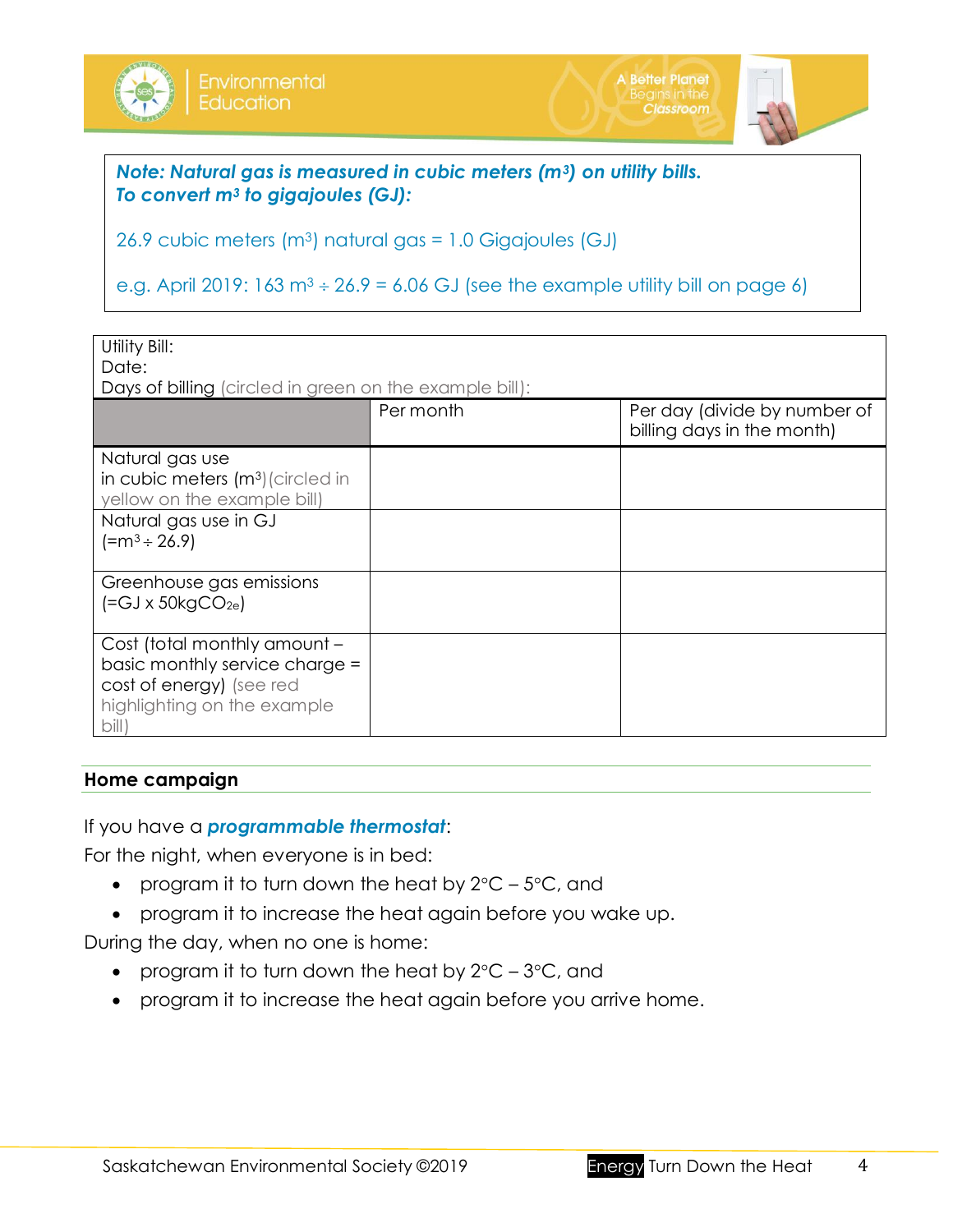

If you *don't have a programmable thermostat* (the hardest part is remembering, so make yourself a note!):

**A Better Planet** 

Classroom

Before you go to bed, or leave the house for the day:

• Turn down the heat by  $2^{\circ}C - 5^{\circ}C$ , and

When you get up, or arrive home:

• Turn up the heat again.

## **To calculate savings:**

- Fill out the following chart each day you turn down the heat, and calculate energy saved, money saved, and greenhouse gases reduced.
- Compare the next heating bill with your last. *(Note – changes in outdoor temperatures can have a very large effect on your consumption)* How much did your natural gas consumption change? How did the weather compare between your pre-audit and post-audit?

| <b>HOME</b>                                                                                     | At home | Not at<br>home | At night | <b>Actual per</b><br>day                                      | <b>Total Savings</b><br>(multiply "per                        |  |
|-------------------------------------------------------------------------------------------------|---------|----------------|----------|---------------------------------------------------------------|---------------------------------------------------------------|--|
| <b>New</b><br>thermostat<br>setting $(^{\circ}C)$                                               |         |                |          | $=$ (at home $+$<br>not at home +<br>$at night) = per$<br>day | day" by the<br>number of days<br>you turned down<br>the heat) |  |
| <b>Energy saved</b><br>(GJ)<br>= daily gas use<br>x number of<br>degrees turned<br>down x 0.02  |         |                |          |                                                               |                                                               |  |
| Greenhouse<br>gas emissions<br>(kgCO <sub>2e</sub> )<br>$= GJx$<br>50kgCO <sub>2e</sub>         |         |                |          |                                                               |                                                               |  |
| <b>Money saved</b><br>$($ \$)<br>$=$ daily cost x<br>number of<br>degrees turned<br>down x 0.02 |         |                |          |                                                               |                                                               |  |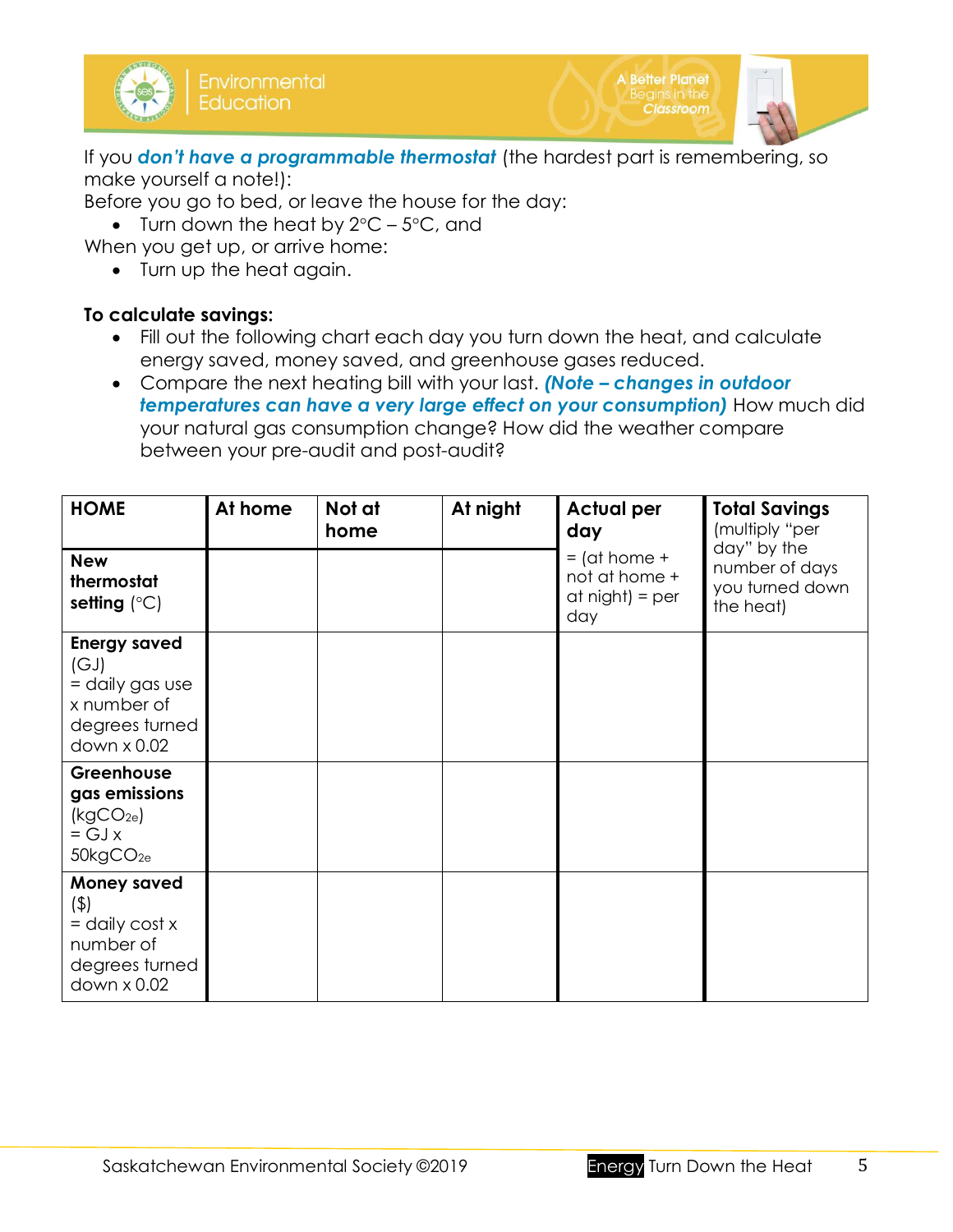

## **Example natural gas bill**

To calculate the cost of the energy, use the total bill amount, minus the basic monthly service charge – which on this bill is \$23.20. *Note – the total amount is shown at the bottom of the bill (circled in red).* 

- *Monthly energy cost. \$66.67 - \$23.20 = \$43.47*
- *To find the daily energy cost, divide the monthly cost by the number of days. (days of billing) \$43.47 33 = \$1.32*

|                                                                                       | <b>Account Number</b>                                                                                    | <b>Type of Billing</b>                | Rate                                                                                                          | <b>Days of Billing</b>                  |                       |
|---------------------------------------------------------------------------------------|----------------------------------------------------------------------------------------------------------|---------------------------------------|---------------------------------------------------------------------------------------------------------------|-----------------------------------------|-----------------------|
|                                                                                       |                                                                                                          | Actual                                | Residential                                                                                                   | 33                                      | 0001R<br>177556300451 |
| SERVICE SUPPLIED TO                                                                   | <b>Present Reading Previous Reading</b>                                                                  | Metric                                | Billing                                                                                                       | Usage in m                              |                       |
|                                                                                       | 0921<br>t                                                                                                | Factor<br>X2.724223<br>0861           | Multiplier<br>x <sub>1</sub>                                                                                  | $= 163.453$                             |                       |
|                                                                                       | ------<br>APR 24, 2019                                                                                   | ------<br>MAR 22, 2019                |                                                                                                               |                                         |                       |
| <b>CUSTOMER REFERENCE</b>                                                             | <b>BILL ISSUED</b><br>Balance from Previous Bill<br>Payment Received - Thank You                         | APR 29, 2019<br>APR 18, 2019          |                                                                                                               | \$<br>100.45<br>100.45CR<br>------      | ŝ                     |
|                                                                                       | <b>Balance Forward</b>                                                                                   |                                       |                                                                                                               | 0.00                                    | 0.00                  |
| <b>IMPORTANT MESSAGES</b>                                                             | GAS DELIVERY SERVICE (1772930767)<br>Basic Monthly Charge<br>Delivery Charge                             | Municipal Surcharge City of Saskatoon | \$23.20 / Month<br>118.875 M' X \$0.0993 /M'<br>5% X \$28.67                                                  | 10.87<br>11.80<br>1.43                  |                       |
| Effective April 1, 2019, the<br>Government of Saskatchewan                            | Federal GST R119429751<br>Basic Monthly Charge                                                           |                                       | 5% X \$30.10<br>\$23.20 / Month                                                                               | 1.51<br>0.053                           |                       |
| has approved a change to both<br>the Commodity and Delivery                           | Delivery Charge                                                                                          | Municipal Surcharge City of Saskatoon | 44.578 M' X \$0.0924 /M'<br>5% X \$10.45                                                                      | 4.12<br>0.52                            |                       |
| Service Rates. The Commodity<br>Rate has decreased from<br>\$2.95/GJ (\$0.1136 m3) to | Federal GST R119429751                                                                                   |                                       | 5% X \$10.97                                                                                                  | 0.55<br>$- - - - -$<br>43.13            | 43.13                 |
| \$2.575/GJ (\$0.0998 m3). The<br>Delivery Rate has increased,                         | GAS SUPPLY COST                                                                                          |                                       |                                                                                                               |                                         |                       |
| on average, by 3.4%. Visit<br>saskenergy.com for more<br>information.                 | Gas Supplied by SaskEnergy<br>Gas Consumption Charge<br>Gas Consumption Charge<br>Federal GST R119429751 | Municipal Surcharge City of Saskatoon | 118.875 M' X \$0.0998 /M'<br>44.578 M <sup>3</sup> X \$0.1136 /M <sup>3</sup><br>5% X \$16.92<br>5% X \$17.77 | 11.86<br>5.06<br>0.85<br>0.89           |                       |
|                                                                                       |                                                                                                          |                                       |                                                                                                               | ------<br>18.66                         | 18.66                 |
|                                                                                       | FEDERAL CARBON TAX<br>Federal Carbon Charge<br>Federal GST R119429751                                    |                                       | 118.875 M' X \$0.0391 /M'<br>5% X \$4.65                                                                      | 4.65<br>0.23<br>------                  |                       |
|                                                                                       |                                                                                                          |                                       |                                                                                                               | 4.88                                    | 4.88                  |
|                                                                                       | My Account Billing option: EMAIL ONLY<br>Pre-Authorized Debit Amount                                     |                                       |                                                                                                               | \$66.67 to be withdrawn on MAY 23, 2019 |                       |
| <b>CUSTOMER INQUIRIES</b>                                                             |                                                                                                          |                                       |                                                                                                               |                                         |                       |
| www.saskenergy.com                                                                    |                                                                                                          |                                       |                                                                                                               |                                         |                       |
| PHONE: 1-800-567-8899                                                                 |                                                                                                          |                                       |                                                                                                               |                                         |                       |
| Moving? Visit us at                                                                   |                                                                                                          |                                       |                                                                                                               |                                         |                       |
| expressaddress.com                                                                    |                                                                                                          |                                       |                                                                                                               |                                         |                       |
|                                                                                       |                                                                                                          |                                       |                                                                                                               |                                         |                       |
|                                                                                       |                                                                                                          |                                       |                                                                                                               |                                         | Amount<br>Due         |
| CUSTOMER KEEP THIS PORTION                                                            | BILL IS DUE AND PAYABLE ON DATE OF ISSUE<br>LATE PAYMENT CHARGES WILL BE ASSESSED AFTER                  |                                       |                                                                                                               | ************                            |                       |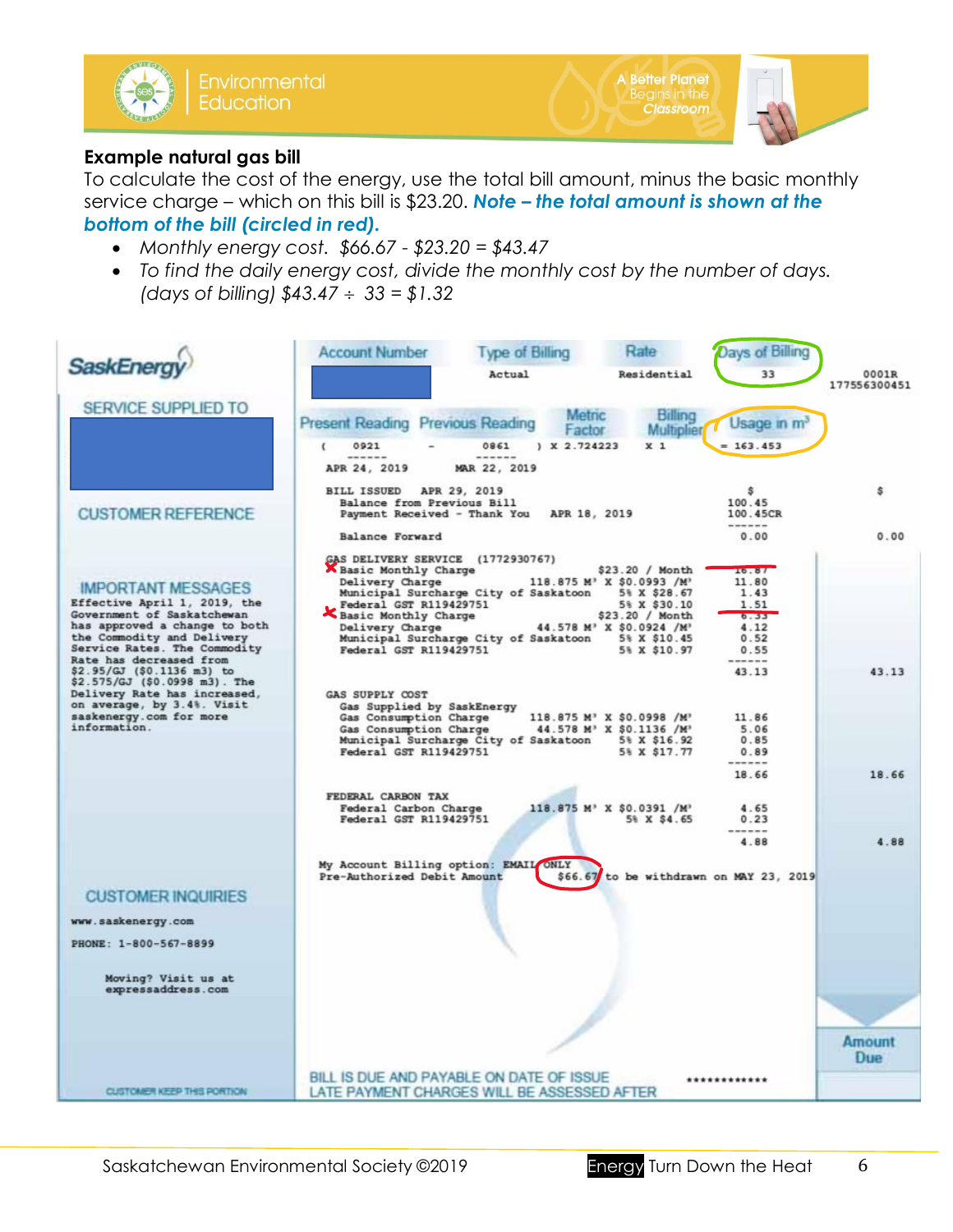

### **Home post campaign audit**

- 1. Ask your family the following questions:
	- When the heat is turned down, are you warm or cold? If warm, what do you do? If cold, what do you do?
	- Did your family turn down the heat during the day because of this campaign? If so, by how much?
	- Did your family turn down the heat at night because of this campaign? If so, by how much?
	- Outdoor temperature: did changes in outdoor temperature affect how you felt inside?
- 2. How much money did you save by turning down the heat? Multiply that amount by 180 days (typical heating days/yr) to estimate how much you might save over 1 year.
- 3. How much did you reduce greenhouse gases by turning down the heat? Multiply that amount by 180 days to estimate how much you might save over 1 year.

## **Additional resources**

For tips on how to save energy use in your home:

- <http://environmentalsociety.ca/tip/room-temperature-home/>
- [http://www.saskenergy.com/saving\\_energy/tips.asp](http://www.saskenergy.com/saving_energy/tips.asp)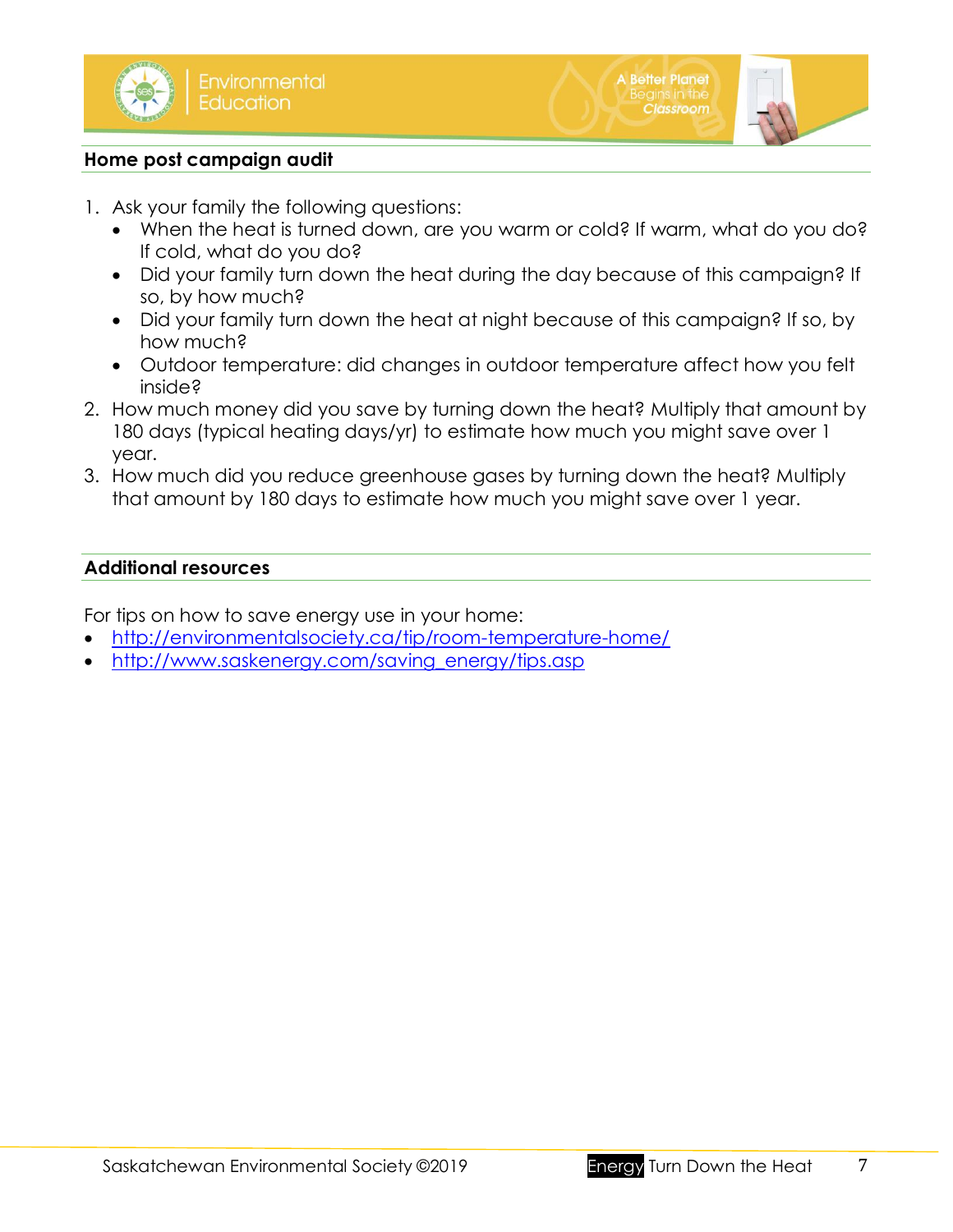

### **Curriculum connections**

**Grade 4 Social Studies: RW4.1**Analyze the strategies Saskatchewan people have developed to meet the challenges presented by the natural environment.

**A Better Planet** 

Classroom

**Mathematics: N4.1**

Demonstrate an understanding of whole numbers to 10 000 (pictorially, physically, orally, in writing, and symbolically) by: representing, describing, comparing two numbers, ordering three or more numbers. **N4.2** Demonstrate an understanding of addition of whole numbers with answers to 10 000 and their corresponding subtractions (limited to 3 and 4-digit numerals) by: using personal strategies for adding and subtracting, estimating sums and differences, solving problems involving addition and subtraction. **N4.3** Demonstrate an understanding of multiplication of whole numbers (limited to numbers less than or equal to 10) by: applying mental mathematics strategies, explaining the results of multiplying by 0 and 1 **N4.7** Demonstrate an understanding of decimal numbers in tenths and hundredths (pictorially, orally, in writing, and symbolically) by: describing, representing, relating to fractions.

**N4.8** Demonstrate an understanding of addition and subtraction of decimals limited to hundredths (concretely, pictorially, and symbolically) by: using compatible numbers, estimating sums and differences, using mental math strategies, solving problems. **P4.1** Demonstrate an understanding of patterns and relations by: identifying and describing patterns and relations in a chart, table or diagram, reproducing patterns and relations in a chart, table, or diagram using manipulatives, creating charts, tables, or diagrams to represent patterns and relations, solving problems involving patterns and relations. **SS4.1**

Demonstrate an understanding of time by: reading and recording time using digital and analog clocks (including 24 hour clocks), reading and recording calendar dates in a variety of formats.

**Grade 5 Social Studies: RW5.1**Explain the importance of sustainable management of the environment to Canada's future.

**Mathematics: N5.1** Represent, compare, and describe whole numbers to 1 000 000 within the contexts of place value and the base ten system, and quantity. **N5.2**

Analyze models of, develop strategies for, and carry out multiplication of whole numbers. **N5.6** Demonstrate understanding of decimals to thousandths by: describing and representing, relating to fractions, comparing and ordering. **N5.7** Demonstrate an understanding of addition and subtraction of decimals (limited to thousandths).

**P5.1** Represent, analyse, and apply patterns using mathematical language and notation. **P5.2** Write, solve, and verify solutions of single-variable, one-step equations with whole number coefficients and whole number solutions. **SP5.1** Differentiate between first-hand and second-hand data.

**Grade 6 Science: EL6.1** Assess personal, societal, economic, and environmental impacts of electricity use in Saskatchewan and propose actions to reduce those impacts.

**Social Studies: RW6.2** Contribute to initiating and guiding change in local and global communities regarding environmental, social, and economic sustainability.

**Mathematics: N6.3** Demonstrate understanding of the order of operations on whole numbers (excluding exponents) with and without technology. **N6.4** Extend understanding of multiplication and division to decimals (1-digit whole number multipliers and 1-digit natural number divisors). **P6.1** Extend